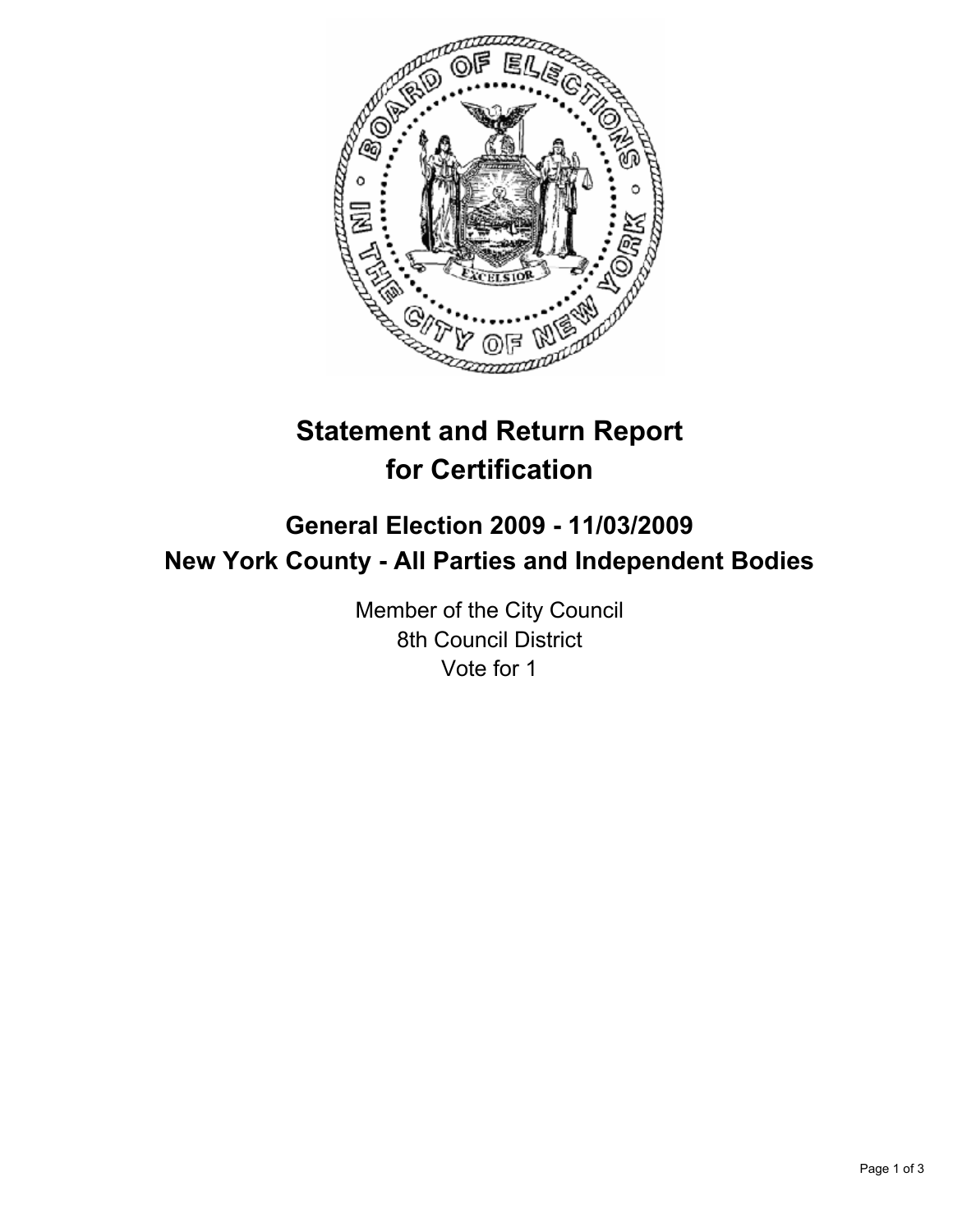

#### **Assembly District 68**

| <b>PUBLIC COUNTER</b>                    | 12,659 |
|------------------------------------------|--------|
| <b>EMERGENCY</b>                         | 67     |
| ABSENTEE/MILITARY                        | 175    |
| AFFIDAVIT                                | 183    |
| <b>Total Ballots</b>                     | 13,084 |
| MELISSA MARK-VIVERITO (DEMOCRATIC)       | 8,171  |
| MELISSA MARK-VIVERITO (WORKING FAMILIES) | 503    |
| <b>Total Votes</b>                       | 8,674  |
| Unrecorded                               | 4.410  |

## **Assembly District 69**

| PUBLIC COUNTER                           | 9,672  |
|------------------------------------------|--------|
| <b>EMERGENCY</b>                         | 83     |
| ABSENTEE/MILITARY                        | 179    |
| AFFIDAVIT                                | 142    |
| <b>Total Ballots</b>                     | 10,076 |
| MELISSA MARK-VIVERITO (DEMOCRATIC)       | 6,649  |
| MELISSA MARK-VIVERITO (WORKING FAMILIES) | 734    |
| NONE (WRITE-IN)                          |        |
| <b>Total Votes</b>                       | 7,384  |
| Unrecorded                               | 2,692  |

#### **Assembly District 70**

| PUBLIC COUNTER                           | 99  |
|------------------------------------------|-----|
| <b>EMERGENCY</b>                         | 3   |
| ABSENTEE/MILITARY                        | 0   |
| AFFIDAVIT                                |     |
| <b>Total Ballots</b>                     | 103 |
| MELISSA MARK-VIVERITO (DEMOCRATIC)       | 64  |
| MELISSA MARK-VIVERITO (WORKING FAMILIES) |     |
| <b>Total Votes</b>                       | 65  |
| Unrecorded                               | 38  |

# **Assembly District 73**

| <b>PUBLIC COUNTER</b>                    | 101 |
|------------------------------------------|-----|
| <b>EMERGENCY</b>                         | 0   |
| ABSENTEE/MILITARY                        | 2   |
| AFFIDAVIT                                | 0   |
| <b>Total Ballots</b>                     | 103 |
| MELISSA MARK-VIVERITO (DEMOCRATIC)       | 70  |
| MELISSA MARK-VIVERITO (WORKING FAMILIES) | 4   |
| <b>Total Votes</b>                       | 74  |
| Unrecorded                               | 29  |